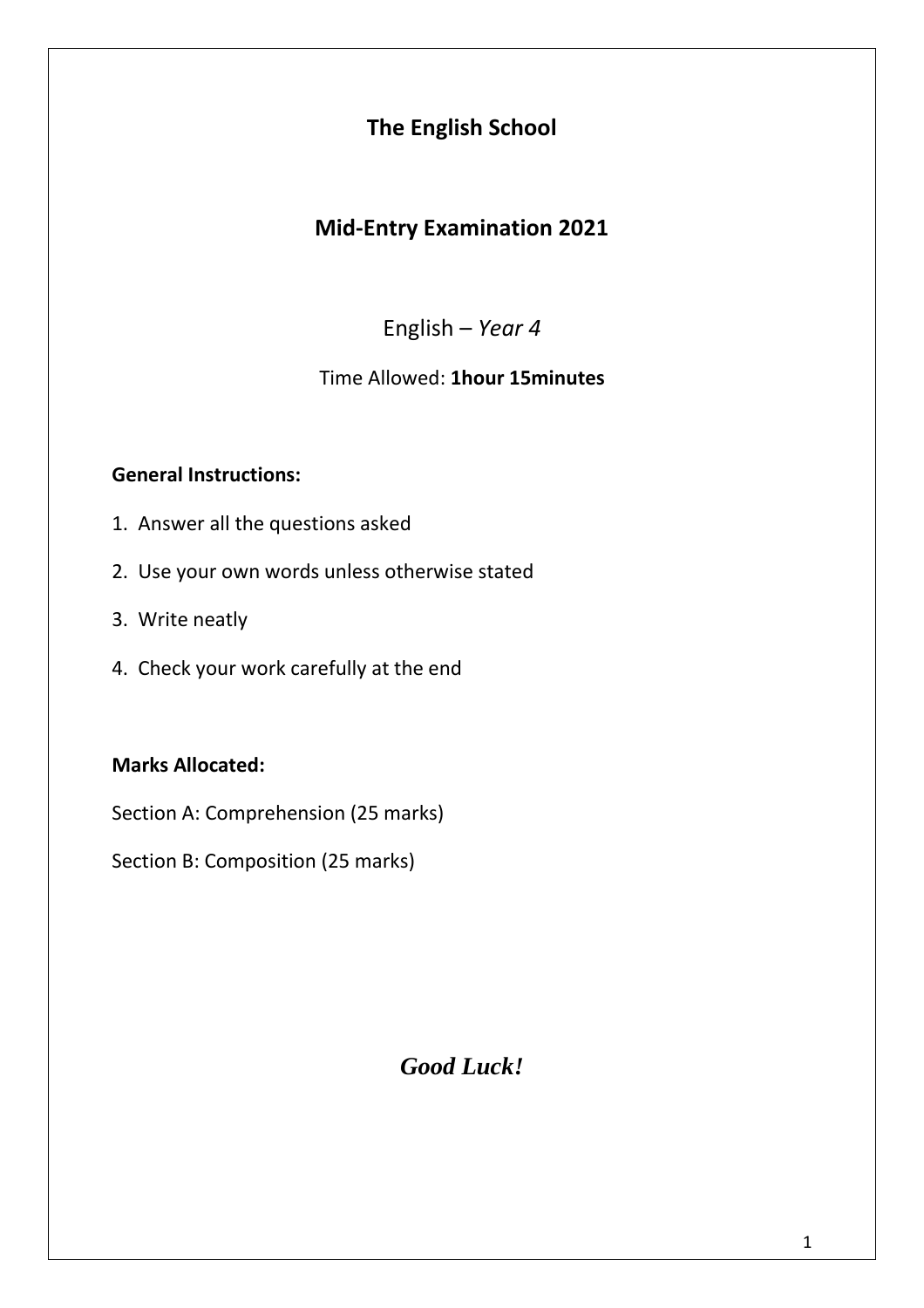# **Section A: Comprehension (25 marks)**

| 5 <sup>5</sup> | Read the following extract which has been adapted from the novel 'Patron Saints of Nothing', where 17-<br>year-old Jay Reguero finds out about the sudden death of his cousin.                                                                                                                                                                                                                                               |
|----------------|------------------------------------------------------------------------------------------------------------------------------------------------------------------------------------------------------------------------------------------------------------------------------------------------------------------------------------------------------------------------------------------------------------------------------|
| 10             | I sleep in on Saturday because I've got no plans beyond gaming with Seth later tonight after<br>he finishes his shift at the sock store. So after what I'll generously call brunch, I shuffle<br>downstairs in my joggers and an old T-shirt, sink into the living room couch, and fire up my<br>PS4 to make some progress in this one-player game where you battle massive, robot<br>dinosaurs in a post-apocalyptic Earth. |
|                | I don't know how many hours into this session I am when my dad's suddenly standing behind<br>me like he's learned to teleport.                                                                                                                                                                                                                                                                                               |
| 15             | "Jason, can you pause your game for a second?" he asks.                                                                                                                                                                                                                                                                                                                                                                      |
|                | "I'm almost at a checkpoint," I say.                                                                                                                                                                                                                                                                                                                                                                                         |
|                | "Jason" he starts and then falters. He tries again. "Jason, I have something important to<br>tell you."                                                                                                                                                                                                                                                                                                                      |
| 20             | "Hold on." I know I'm being rude, but I'm pretty sure this is probably going to be about<br>college or something and I don't really want to talk about that anymore. Plus, I'm in the<br>zone fighting this mech-t-rex that's already killed me, like, a million times.                                                                                                                                                      |
|                | "Jay," he says.                                                                                                                                                                                                                                                                                                                                                                                                              |
| 25             | I slide down a hill and draw my bow and arrow, triggering the slow-motion mode. I release<br>two arrows in quick succession. Both hit the beast's energy core, drawing heavy damage and<br>narrowing its HP counter to a sliver.                                                                                                                                                                                             |
|                | "YES!" $\mid$ say.                                                                                                                                                                                                                                                                                                                                                                                                           |
|                | "Your Tito Maning called." He pauses. "Jun is dead."                                                                                                                                                                                                                                                                                                                                                                         |
|                | My fingers slow, but I keep playing. I'm not sure I heard him right. "Wait-what?"                                                                                                                                                                                                                                                                                                                                            |
|                | Dad clears his throat. "Your cousin Jun. He's dead."                                                                                                                                                                                                                                                                                                                                                                         |
| 30             | I freeze, gripping the controller like a ledge. I suddenly feel like I'm going to be sick. On the<br>screen, the mechanical creature mauls my avatar. My life drains to zero. The camera pans<br>upward, mimicking the soul's skyward path.                                                                                                                                                                                  |
|                | The words finally land, but they don't feel real. I was just thinking about my cousin last<br>night                                                                                                                                                                                                                                                                                                                          |
| 35             | "That's impossible," I say.                                                                                                                                                                                                                                                                                                                                                                                                  |
|                | I sit up and shift so I'm facing Dad. He's still wearing his nurse's scrubs, and his salt-and-<br>pepper hair is dishevelled like he's been running his fingers through it. Behind his glasses,<br>his eyes are bloodshot. I glance at the time again. Mom's at the hospital, and he should be,<br>too.                                                                                                                      |
| 40             | "I thought you'd want to know," he adds.                                                                                                                                                                                                                                                                                                                                                                                     |
|                | "When?" I ask, my chest tightening.                                                                                                                                                                                                                                                                                                                                                                                          |
|                | "Yesterday."                                                                                                                                                                                                                                                                                                                                                                                                                 |
|                | I'm quiet for a long time. "What happened? I mean, how did he"                                                                                                                                                                                                                                                                                                                                                               |
|                | $\overline{2}$                                                                                                                                                                                                                                                                                                                                                                                                               |
|                |                                                                                                                                                                                                                                                                                                                                                                                                                              |
|                |                                                                                                                                                                                                                                                                                                                                                                                                                              |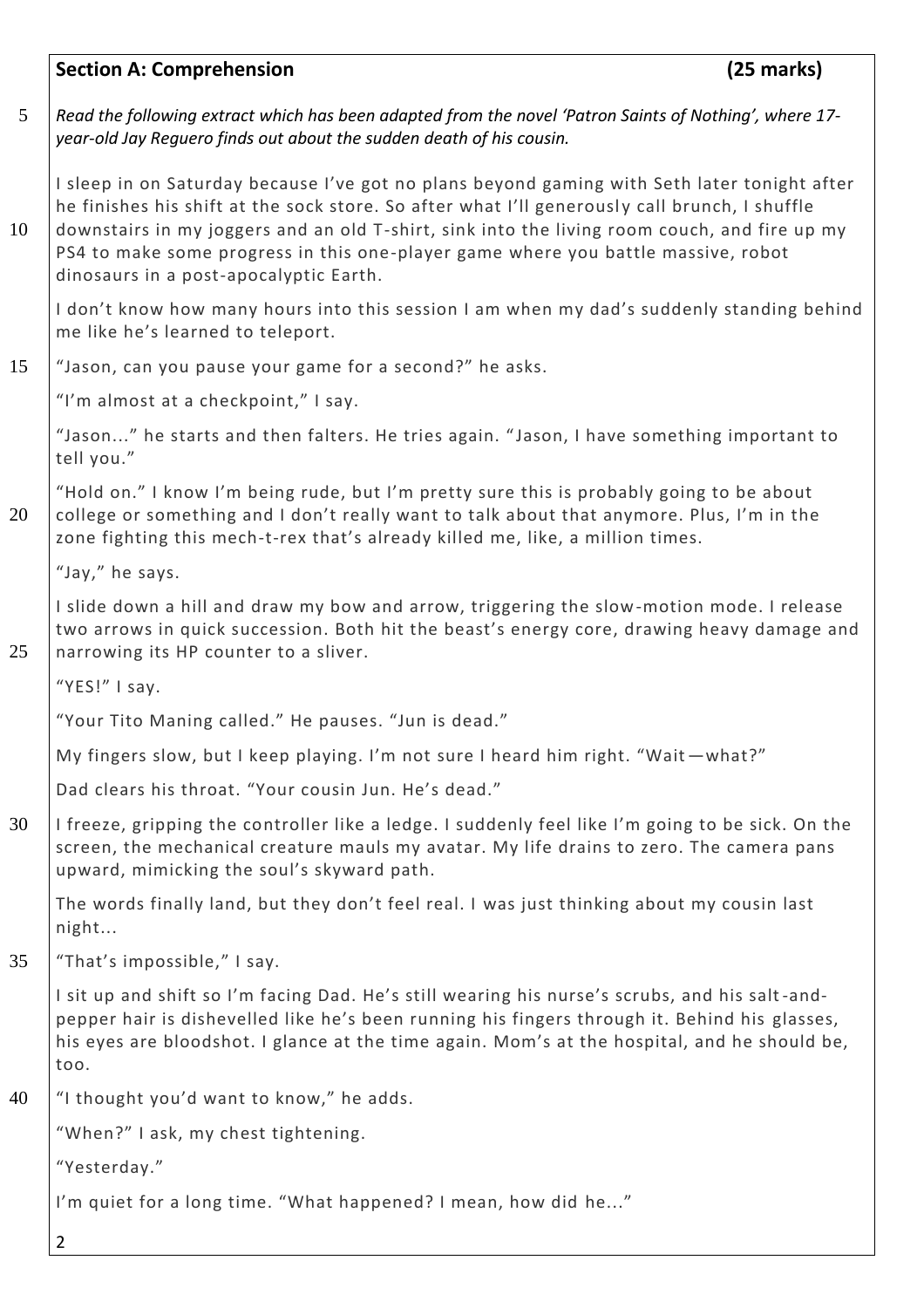I can't say the word.

45 | He sighs. "It doesn't matter."

"What?" I ask. "Why not?"

"He's gone. That's it."

"He was seventeen," I say. "Seventeen-year-olds don't randomly..."

He takes off his glasses and rubs his eyes. "Sometimes they do."

50 "So it was random? Like a car accident or something?"

Dad puts his glasses back on but avoids looking at me. He says nothing for a few beats, and then quietly, "What would it change if you knew?"

I don't answer because I can't. Doesn't the truth itself matter?

I should be crying or throwing my controller down in anguish—but I don't do any of this. 55 Instead, there's only a mild confusion, a muddy feeling of unreality that thickens when I consider the distance that had developed between Jun and me. How do you mourn some one you already let slip away? Are you even allowed to?

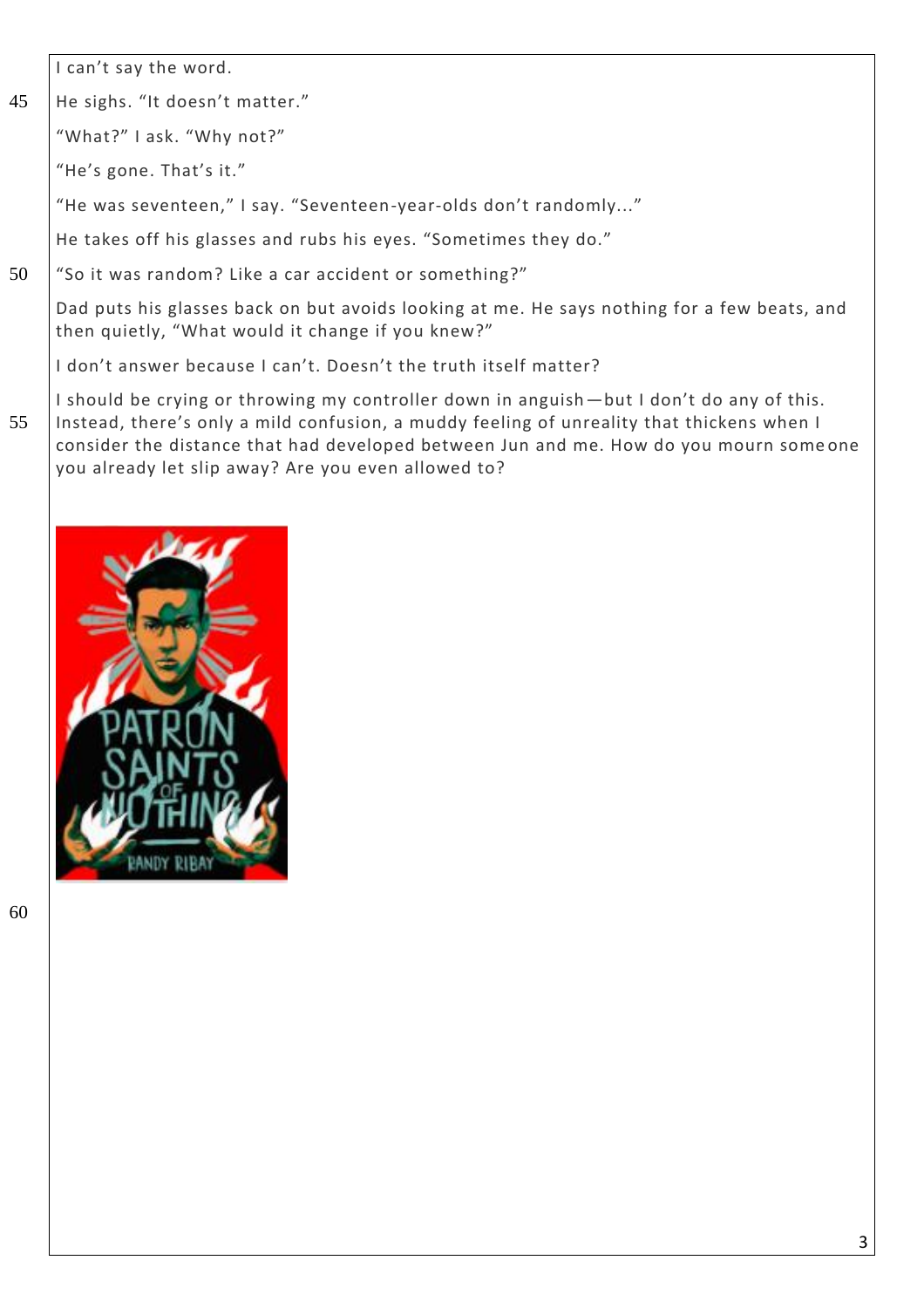| Answer all the questions that follow, using your own words unless otherwise stated.                                                                                                                                              |  |
|----------------------------------------------------------------------------------------------------------------------------------------------------------------------------------------------------------------------------------|--|
| 1. Give two details from the text which suggest Jay is relaxed at the beginning of the extract.                                                                                                                                  |  |
|                                                                                                                                                                                                                                  |  |
|                                                                                                                                                                                                                                  |  |
| $(2 \text{ marks})$                                                                                                                                                                                                              |  |
| 2. Using your own words, describe Jay's behavior before he finds out about his cousin Jay's death.                                                                                                                               |  |
|                                                                                                                                                                                                                                  |  |
|                                                                                                                                                                                                                                  |  |
| (2 marks)<br>3. Using your own words, explain what the text means by:                                                                                                                                                            |  |
|                                                                                                                                                                                                                                  |  |
|                                                                                                                                                                                                                                  |  |
| (2 marks)                                                                                                                                                                                                                        |  |
|                                                                                                                                                                                                                                  |  |
|                                                                                                                                                                                                                                  |  |
| (2 marks)                                                                                                                                                                                                                        |  |
|                                                                                                                                                                                                                                  |  |
| (2 marks)                                                                                                                                                                                                                        |  |
| 3. Using your own words, explain what the writer means by each of the words underlined.                                                                                                                                          |  |
| I slide down a hill and draw my bow and arrow, triggering the slow-motion mode. I release<br>two arrows in quick succession. Both hit the beast's energy core, drawing heavy damage and<br>narrowing its HP counter to a sliver. |  |
|                                                                                                                                                                                                                                  |  |
|                                                                                                                                                                                                                                  |  |
|                                                                                                                                                                                                                                  |  |
| (3 marks)                                                                                                                                                                                                                        |  |
|                                                                                                                                                                                                                                  |  |
|                                                                                                                                                                                                                                  |  |
|                                                                                                                                                                                                                                  |  |
|                                                                                                                                                                                                                                  |  |
| 4                                                                                                                                                                                                                                |  |
|                                                                                                                                                                                                                                  |  |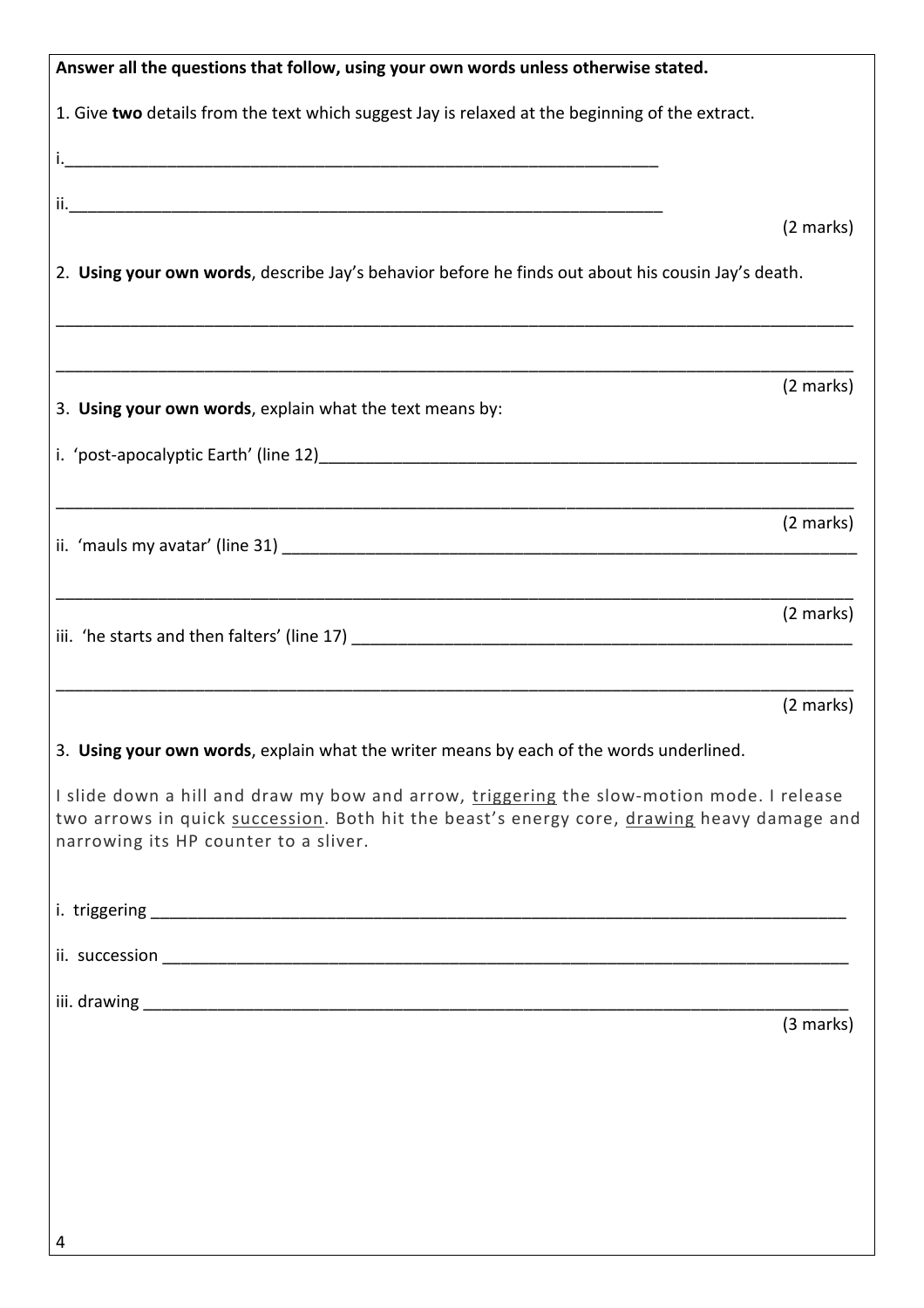4. Use **one** example from the text below to explain how the writer suggests how Jay's father is feeling.

#### **Use your own words in your explanation**.

I sit up and shift so I'm facing Dad. He's still wearing his nurse's scrubs, and his salt-andpepper hair is dishevelled like he's been running his fingers through it. Behind his glasses, his eyes are bloodshot. I glance at the time again. Mom's at the hospital, and he should be, too.

\_\_\_\_\_\_\_\_\_\_\_\_\_\_\_\_\_\_\_\_\_\_\_\_\_\_\_\_\_\_\_\_\_\_\_\_\_\_\_\_\_\_\_\_\_\_\_\_\_\_\_\_\_\_\_\_\_\_\_\_\_\_\_\_\_\_\_\_\_\_\_\_\_\_\_\_\_\_\_\_\_\_\_\_\_

\_\_\_\_\_\_\_\_\_\_\_\_\_\_\_\_\_\_\_\_\_\_\_\_\_\_\_\_\_\_\_\_\_\_\_\_\_\_\_\_\_\_\_\_\_\_\_\_\_\_\_\_\_\_\_\_\_\_\_\_\_\_\_\_\_\_\_\_\_\_\_\_\_\_\_\_\_\_\_\_\_\_\_\_\_

\_\_\_\_\_\_\_\_\_\_\_\_\_\_\_\_\_\_\_\_\_\_\_\_\_\_\_\_\_\_\_\_\_\_\_\_\_\_\_\_\_\_\_\_\_\_\_\_\_\_\_\_\_\_\_\_\_\_\_\_\_\_\_\_\_\_\_\_\_\_\_\_\_\_\_\_\_\_\_\_\_\_\_\_\_

\_\_\_\_\_\_\_\_\_\_\_\_\_\_\_\_\_\_\_\_\_\_\_\_\_\_\_\_\_\_\_\_\_\_\_\_\_\_\_\_\_\_\_\_\_\_\_\_\_\_\_\_\_\_\_\_\_\_\_\_\_\_\_\_\_\_\_\_\_\_\_\_\_\_\_\_\_\_\_\_\_\_\_\_\_

\_\_\_\_\_\_\_\_\_\_\_\_\_\_\_\_\_\_\_\_\_\_\_\_\_\_\_\_\_\_\_\_\_\_\_\_\_\_\_\_\_\_\_\_\_\_\_\_\_\_\_\_\_\_\_\_\_\_\_\_\_\_\_\_\_\_\_\_\_\_\_\_\_\_\_\_\_\_\_\_\_\_\_\_\_

\_\_\_\_\_\_\_\_\_\_\_\_\_\_\_\_\_\_\_\_\_\_\_\_\_\_\_\_\_\_\_\_\_\_\_\_\_\_\_\_\_\_\_\_\_\_\_\_\_\_\_\_\_\_\_\_\_\_\_\_\_\_\_\_\_\_\_\_\_\_\_\_\_\_\_\_\_\_\_\_\_\_\_\_\_

(3 marks)

(1 mark)

(2 marks)

(1 mark)

5. Give the meaning of the *underlined* words in the following three phrases as the writer uses them in the passage. Then explain how the phrases help you understand the way Jay is feeling at that moment in the passage.

\_\_\_\_\_\_\_\_\_\_\_\_\_\_\_\_\_\_\_\_\_\_\_\_\_\_\_\_\_\_\_\_\_\_\_\_\_\_\_\_\_\_\_\_\_\_\_\_\_\_\_\_\_\_\_\_\_\_\_\_\_\_\_\_\_\_\_\_\_\_\_\_\_\_\_\_\_\_\_\_\_\_\_\_\_\_

\_\_\_\_\_\_\_\_\_\_\_\_\_\_\_\_\_\_\_\_\_\_\_\_\_\_\_\_\_\_\_\_\_\_\_\_\_\_\_\_\_\_\_\_\_\_\_\_\_\_\_\_\_\_\_\_\_\_\_\_\_\_\_\_\_\_\_\_\_\_\_\_\_\_\_\_\_\_\_\_\_\_\_\_\_

\_\_\_\_\_\_\_\_\_\_\_\_\_\_\_\_\_\_\_\_\_\_\_\_\_\_\_\_\_\_\_\_\_\_\_\_\_\_\_\_\_\_\_\_\_\_\_\_\_\_\_\_\_\_\_\_\_\_\_\_\_\_\_\_\_\_\_\_\_\_\_\_\_\_\_\_\_\_\_\_\_\_\_\_\_

\_\_\_\_\_\_\_\_\_\_\_\_\_\_\_\_\_\_\_\_\_\_\_\_\_\_\_\_\_\_\_\_\_\_\_\_\_\_\_\_\_\_\_\_\_\_\_\_\_\_\_\_\_\_\_\_\_\_\_\_\_\_\_\_\_\_\_\_\_\_\_\_\_\_\_\_\_\_\_\_\_\_\_\_\_

\_\_\_\_\_\_\_\_\_\_\_\_\_\_\_\_\_\_\_\_\_\_\_\_\_\_\_\_\_\_\_\_\_\_\_\_\_\_\_\_\_\_\_\_\_\_\_\_\_\_\_\_\_\_\_\_\_\_\_\_\_\_\_\_\_\_\_\_\_\_\_\_\_\_\_\_\_\_\_\_\_\_\_\_\_

\_\_\_\_\_\_\_\_\_\_\_\_\_\_\_\_\_\_\_\_\_\_\_\_\_\_\_\_\_\_\_\_\_\_\_\_\_\_\_\_\_\_\_\_\_\_\_\_\_\_\_\_\_\_\_\_\_\_\_\_\_\_\_\_\_\_\_\_\_\_\_\_\_\_\_\_\_\_\_\_\_\_\_\_\_

\_\_\_\_\_\_\_\_\_\_\_\_\_\_\_\_\_\_\_\_\_\_\_\_\_\_\_\_\_\_\_\_\_\_\_\_\_\_\_\_\_\_\_\_\_\_\_\_\_\_\_\_\_\_\_\_\_\_\_\_\_\_\_\_\_\_\_\_\_\_\_\_\_\_\_\_\_\_\_\_\_\_\_\_\_

i. 'like he learnt to teleport' (line 14)

Meaning of the underlined word as the writer uses it:

ii. Explanation of the whole phrase:

iii. 'I freeze, gripping the controller like a ledge' (line 30)

Meaning of the underlined word as the writer uses it:

iv. Explanation of the whole phrase: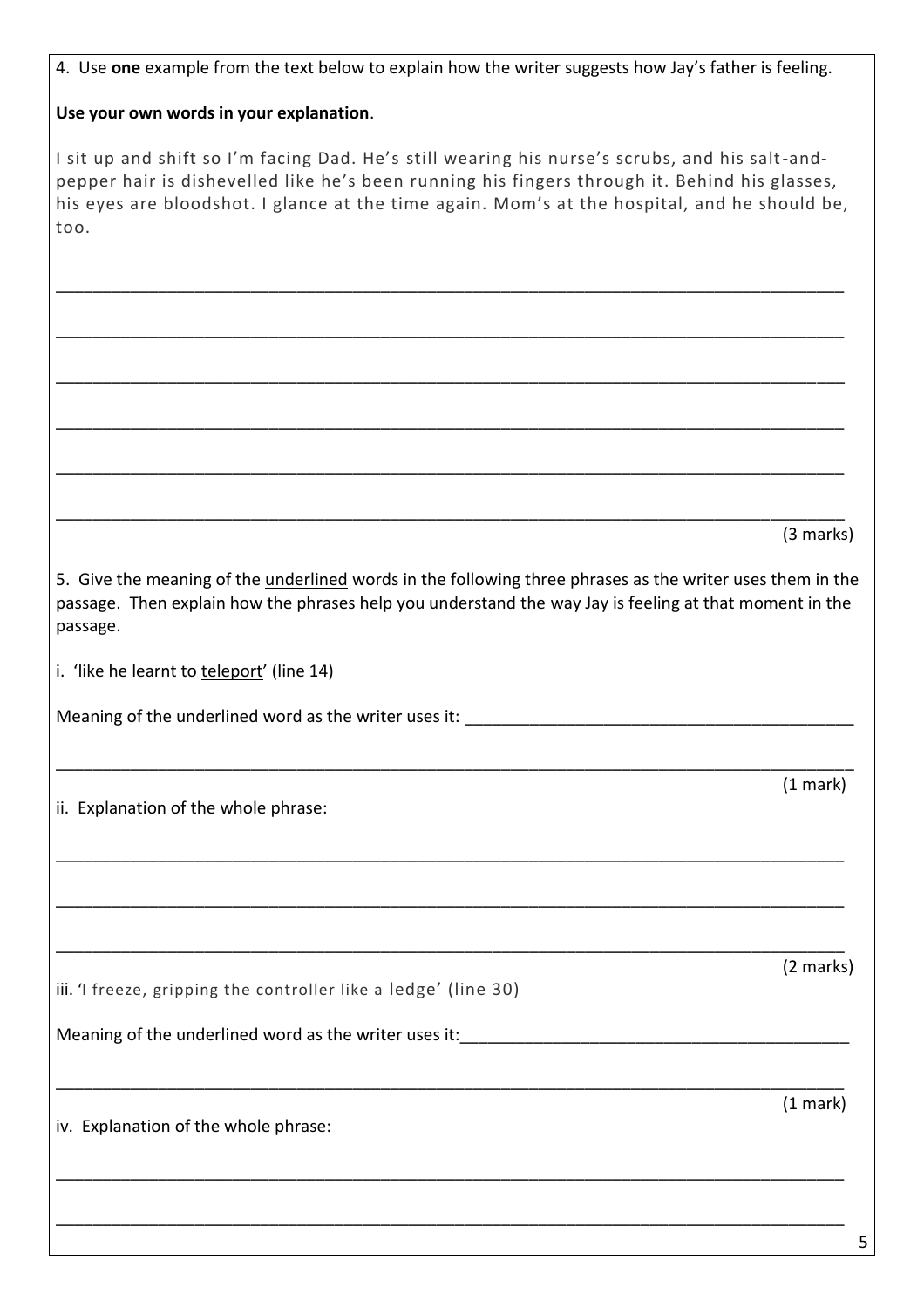|                                                           | (2 marks) |
|-----------------------------------------------------------|-----------|
| v. 'a muddy feeling of unreality that thickens' (line 55) |           |
|                                                           |           |
|                                                           |           |
| iv. Explanation of the whole phrase:                      | (1 mark)  |
|                                                           |           |
|                                                           |           |
|                                                           | (2 marks) |
|                                                           |           |
|                                                           |           |
|                                                           |           |
|                                                           |           |
|                                                           |           |
|                                                           |           |
|                                                           |           |
|                                                           |           |
|                                                           |           |
|                                                           |           |
|                                                           |           |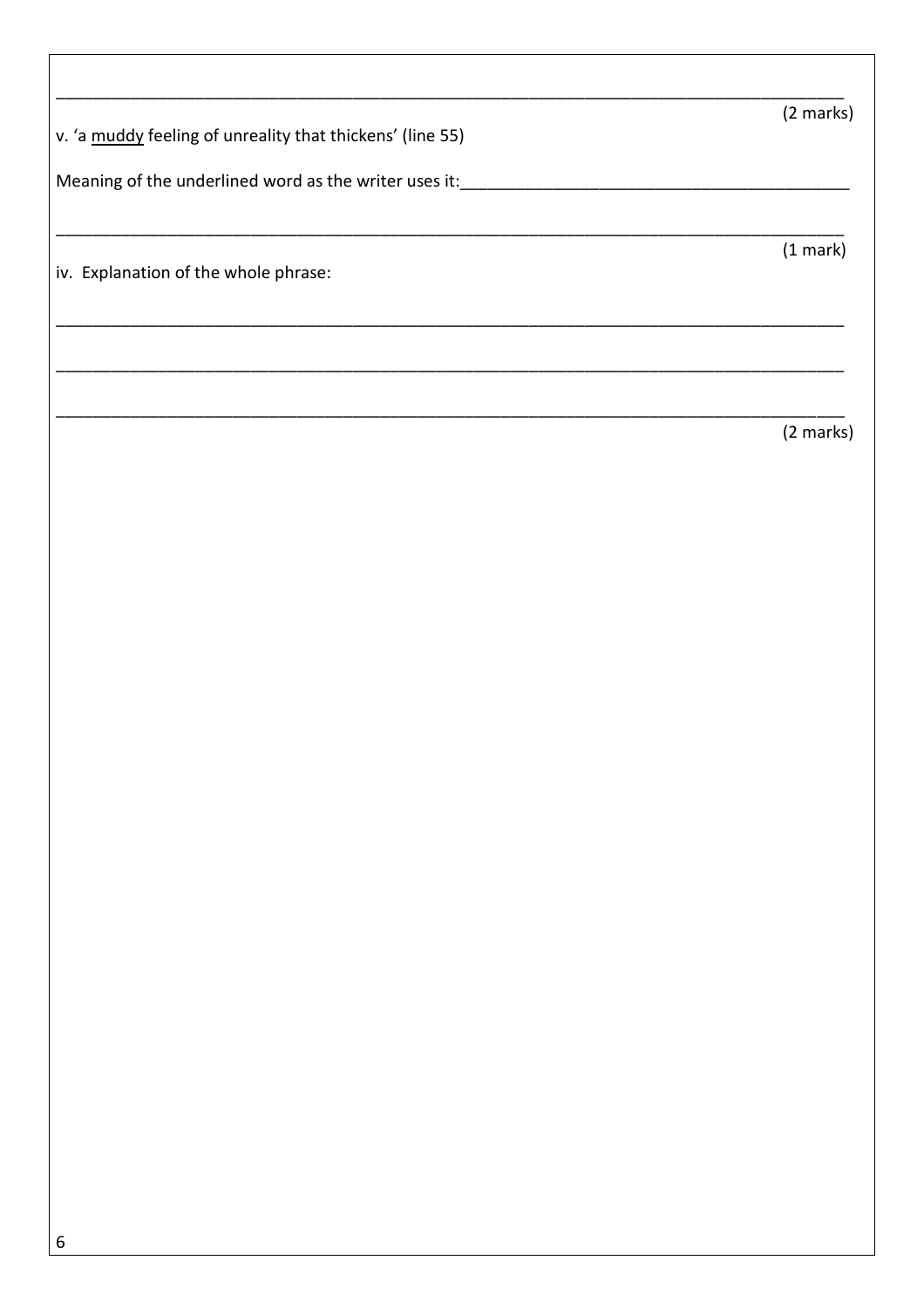## **Section B: Composition (25 marks)**

Choose **ONE** of the following questions and write about 300-350 words.

#### EITHER

#### **Narrative**

1. Write a story with the title 'Seeking the Truth'.

You should:

- develop a realistic plot
- use a variety of narrative techniques
- use language for effect.

OR

#### **Descriptive**

2. Describe the last moments before you leave a place for ever.

You should:

- use the senses
- use imagery
- provide detail for your reader
- make sure you do NOT write a story.

*12 marks* are available for the **content and structure** of your writing

*13 marks* are available for the **style and accuracy** of your writing.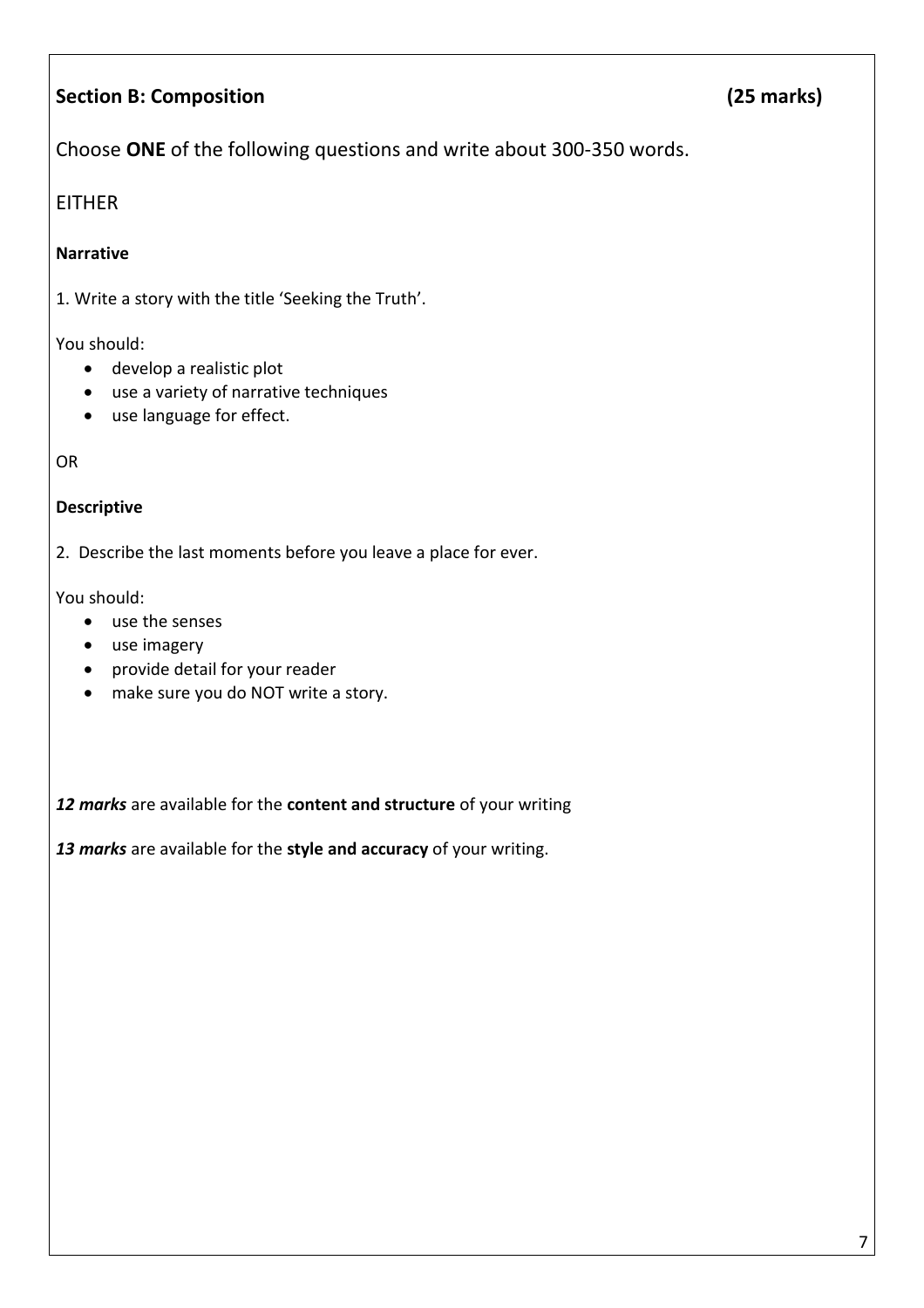| Question Number: |  |
|------------------|--|
|                  |  |
|                  |  |
|                  |  |
|                  |  |
|                  |  |
|                  |  |
|                  |  |
|                  |  |
|                  |  |
|                  |  |
|                  |  |
|                  |  |
|                  |  |
|                  |  |
|                  |  |
|                  |  |
|                  |  |
|                  |  |
|                  |  |
|                  |  |
|                  |  |
|                  |  |
|                  |  |
|                  |  |
|                  |  |
|                  |  |
|                  |  |
|                  |  |
|                  |  |
|                  |  |
|                  |  |
|                  |  |
|                  |  |
|                  |  |
|                  |  |
|                  |  |
|                  |  |
|                  |  |
|                  |  |
| $\overline{8}$   |  |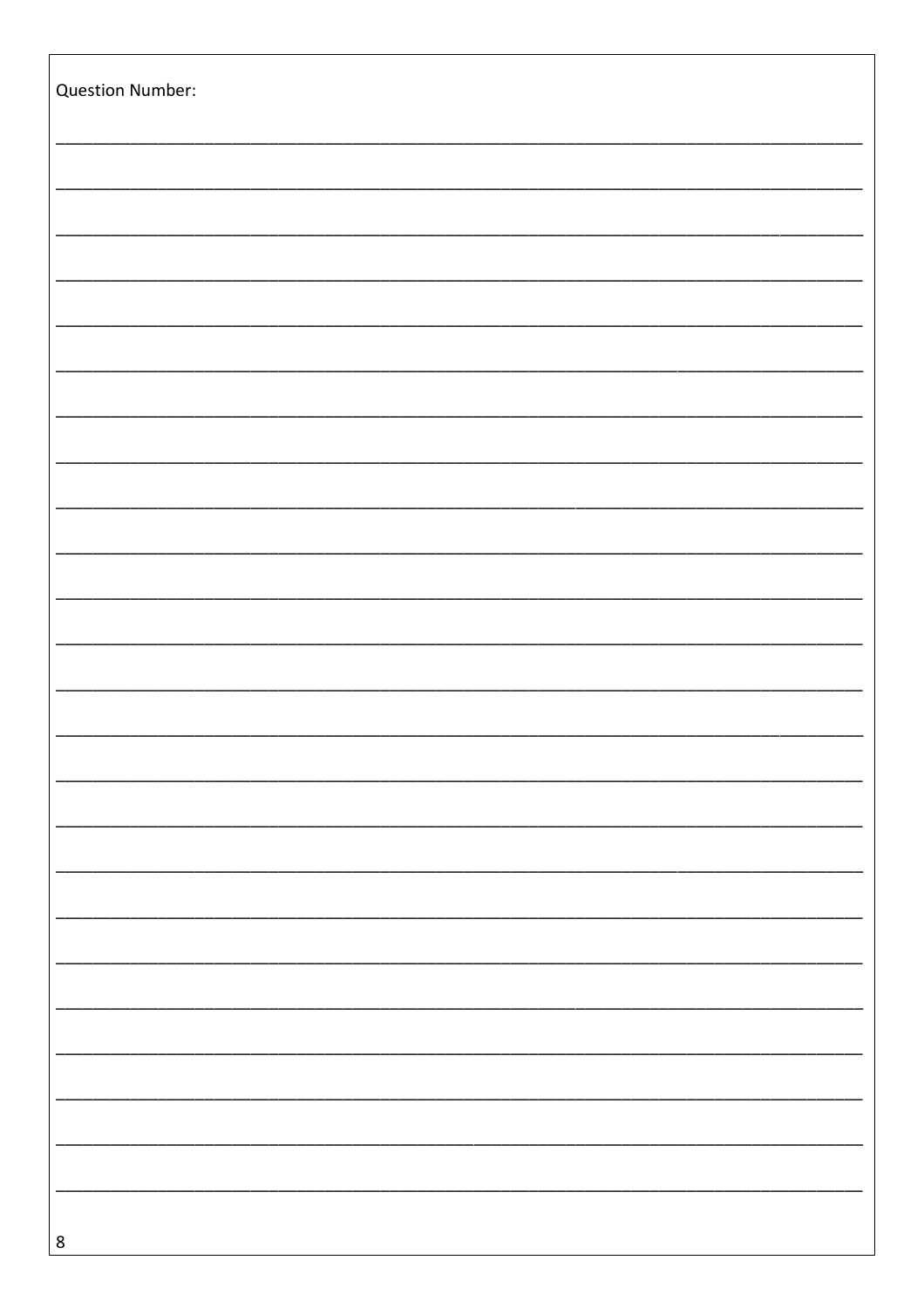|  |  | 9 |
|--|--|---|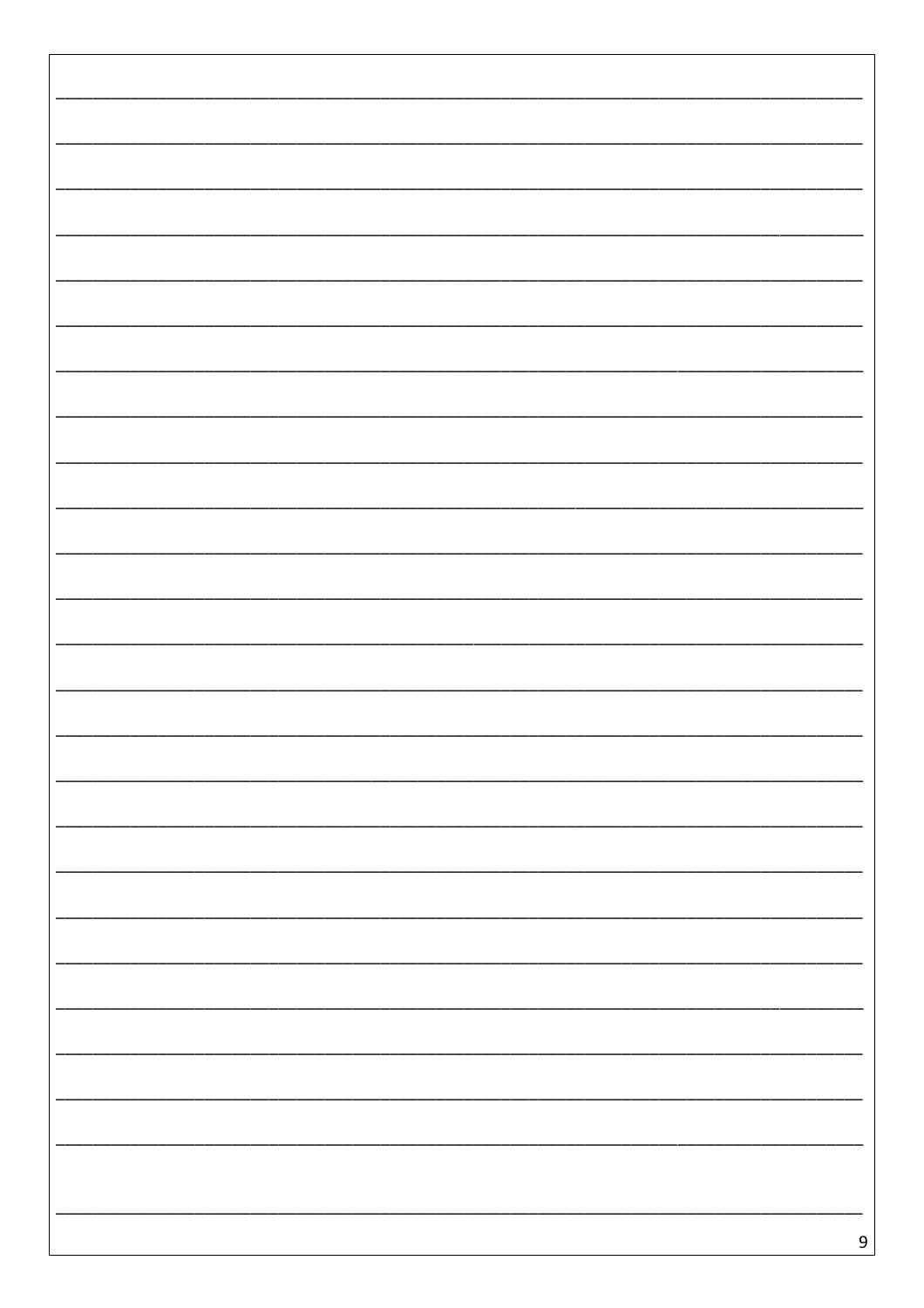| $10\,$ |  |  |
|--------|--|--|